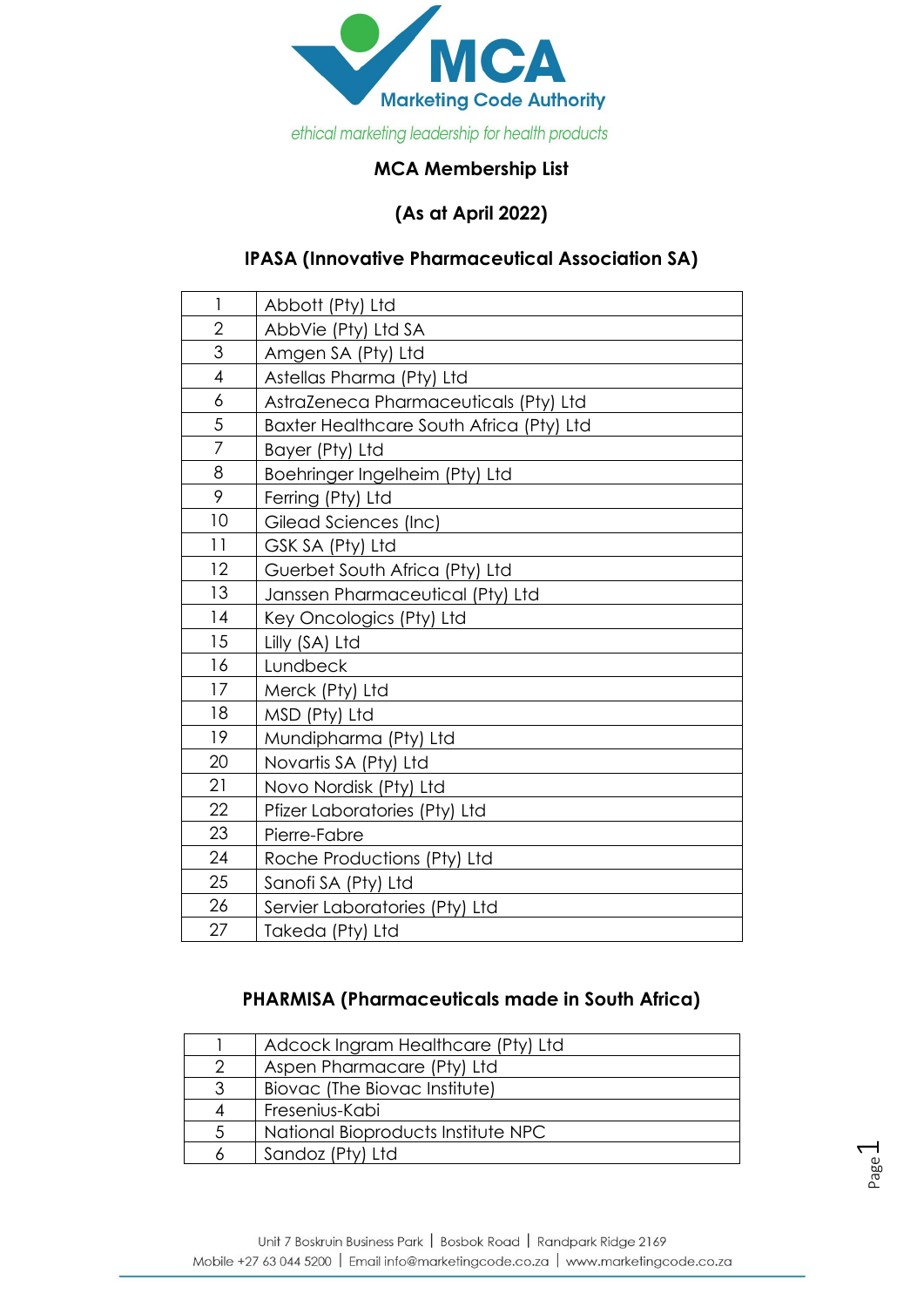

ethical marketing leadership for health products

Г

# **Self-Care Association of South Africa**

| 1              | Abbott Laboratories SA (Pty) Ltd            |
|----------------|---------------------------------------------|
| $\overline{2}$ | <b>Acino Swiss</b>                          |
| 3              | Aspen Pharmacare (Pty) Ltd                  |
| $\overline{4}$ | Avid Brands SA (Pty) Ltd                    |
| 5              | B Braun (Pty) Ltd                           |
| 6              | Bayer Healthcare (Pty) Ltd                  |
| 7              | Brunel Laboratoria (Pty) Ltd                |
| 8              | Galderma                                    |
| 9              | <b>GSK Consumer Health</b>                  |
| 10             | iNova Pharmaceuticals (Pty) Ltd             |
| 11             | Johnson & Johnson (Pty) Ltd                 |
| 12             | Keynote Health                              |
| 13             | Lamelle Pharmaceuticals                     |
| 14             | P&G SA (Healthcare) (Pty) Ltd               |
| 15             | Peppina                                     |
| 16             | Reckitt Benckiser Pharmaceuticals (Pty) Ltd |
| 17             | Sandoz SA (Pty) Ltd                         |
| 18             | Sanofi-Aventis SA (Pty) Ltd (Opella)        |
| 19             | Smith & Nephew (Pty) Ltd                    |
| 20             | Takeda (Pty) Ltd                            |
| 21             | Vital Health Foods (Pty) Ltd                |